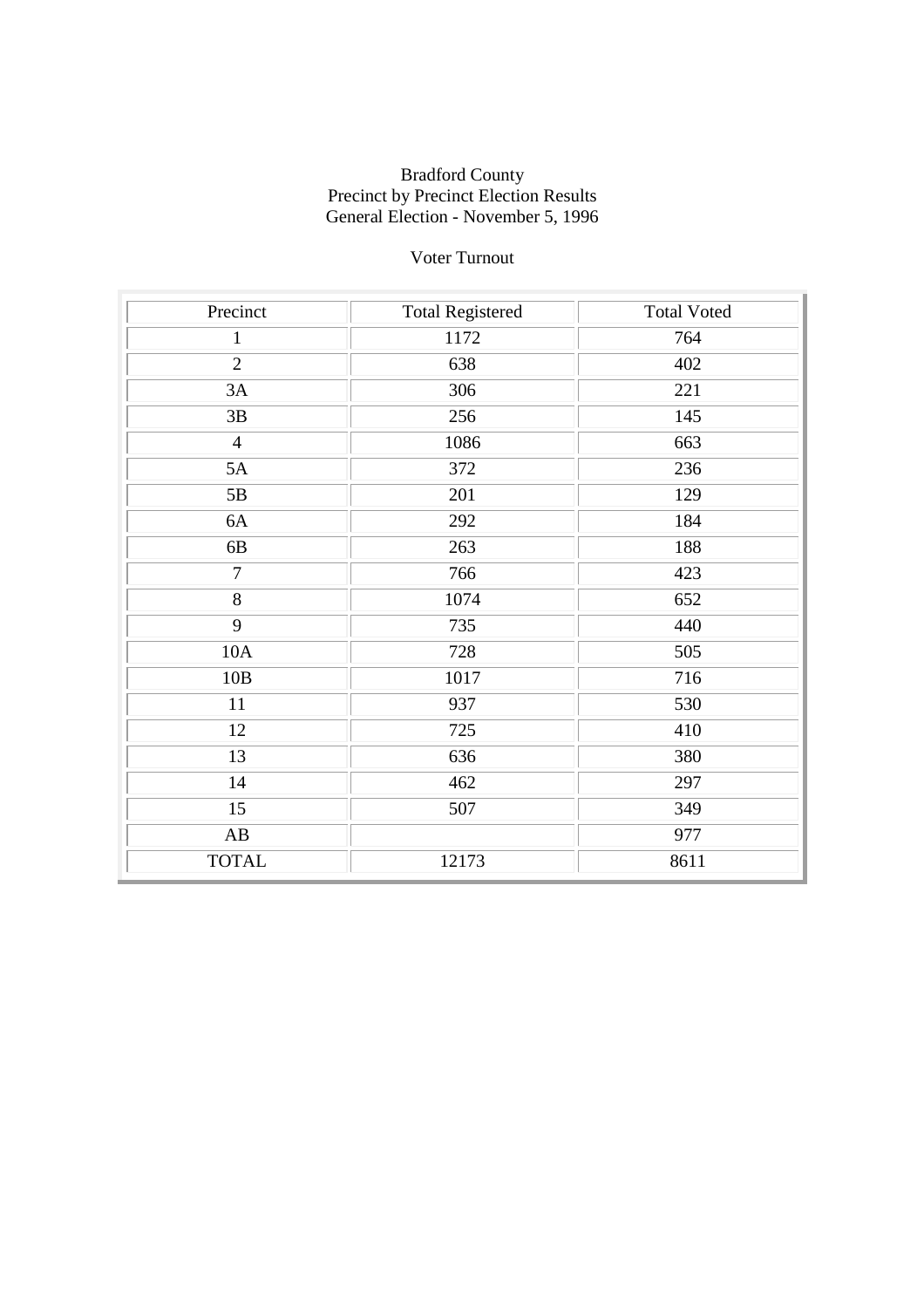# State Representative – District 12

| Precinct               | George Crady | Max E. Herrin |
|------------------------|--------------|---------------|
|                        | (Dem)        | (Rep)         |
| $\mathbf{1}$           | 318          | 423           |
| $\overline{2}$         | 260          | 114           |
| 3A                     | 77           | 134           |
| 3B                     | 56           | 85            |
| $\overline{4}$         | 326          | 328           |
| 5A                     | 99           | 129           |
| 5B                     | 54           | 74            |
| 6A                     | 74           | 107           |
| $6\mathrm{B}$          | 85           | 101           |
| $\overline{7}$         | 294          | 107           |
| 8                      | 238          | 404           |
| 9                      | 198          | 230           |
| 10A                    | 200          | 294           |
| 10B                    | 286          | 392           |
| 11                     | 266          | 240           |
| 12                     | 212          | 181           |
| 13                     | 162          | 207           |
| 14                     | 146          | 143           |
| $\overline{15}$        | 179          | 153           |
| $\mathbf{A}\mathbf{B}$ | 506          | 443           |
| <b>TOTAL</b>           | 4036         | 4289          |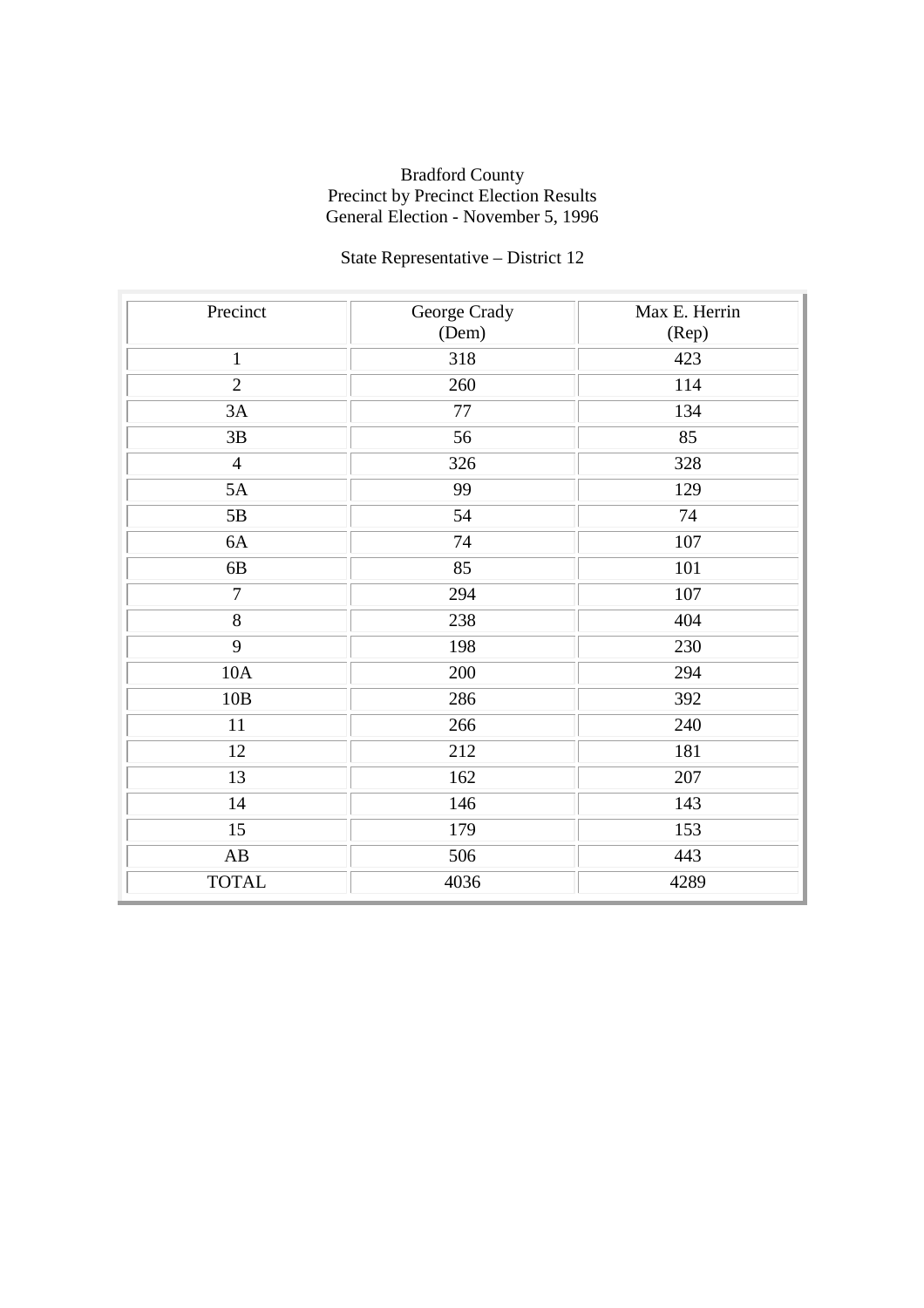## Sheriff

| Precinct       | <b>Bob Milner</b> | <b>Richard Dugger</b> | Russell E. Hoffman |
|----------------|-------------------|-----------------------|--------------------|
|                | (Dem)             | (Rep)                 | (Ind)              |
| $\mathbf{1}$   | 482               | 242                   | 33                 |
| $\overline{2}$ | 317               | 60                    | 10                 |
| 3A             | 155               | 58                    | 6                  |
| 3B             | 88                | 47                    | 8                  |
| $\overline{4}$ | 471               | 173                   | 15                 |
| 5A             | 172               | 54                    | 6                  |
| 5B             | 99                | 24                    | 6                  |
| 6A             | 133               | 41                    | 8                  |
| 6B             | 135               | 44                    | 8                  |
| $\overline{7}$ | 353               | 47                    | 12                 |
| 8              | 449               | 172                   | 26                 |
| 9              | 318               | 103                   | 14                 |
| 10A            | 315               | 167                   | 13                 |
| 10B            | 443               | 227                   | 18                 |
| 11             | 350               | 138                   | 26                 |
| 12             | 292               | 88                    | 22                 |
| 13             | 273               | 83                    | 15                 |
| 14             | 213               | 69                    | 11                 |
| 15             | 249               | 72                    | 20                 |
| AB             | 731               | 203                   | 27                 |
| <b>TOTAL</b>   | 6038              | 2112                  | 304                |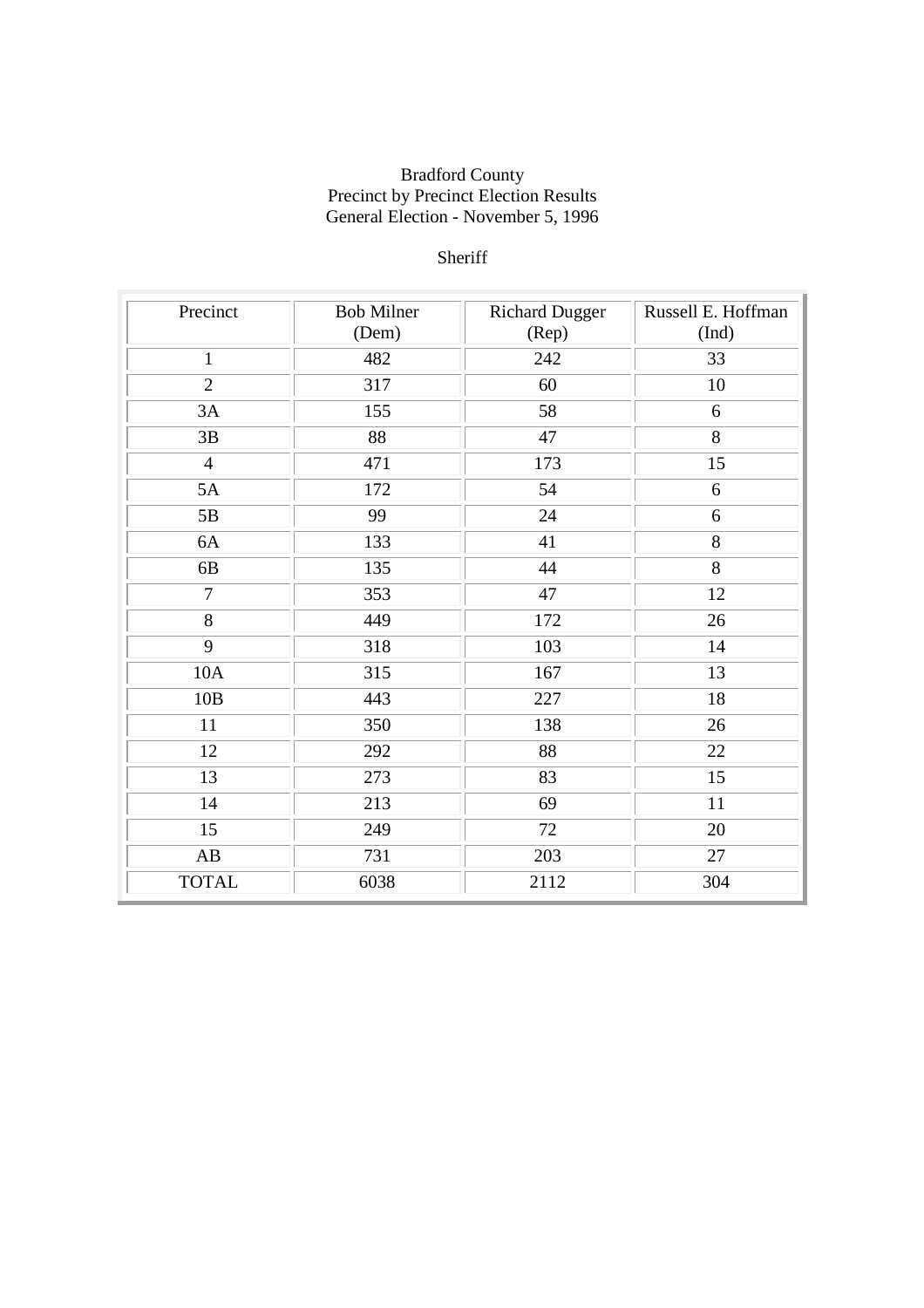# Superintendent of Schools

| Precinct               | Wayne McLeod | <b>Russell Larramore</b> |
|------------------------|--------------|--------------------------|
|                        | (Dem)        | (Rep)                    |
| $\mathbf{1}$           | 418          | 334                      |
| $\overline{2}$         | 259          | 124                      |
| 3A                     | 85           | 131                      |
| 3B                     | 57           | 83                       |
| $\overline{4}$         | 289          | 361                      |
| 5A                     | 89           | 142                      |
| 5B                     | 46           | 82                       |
| 6A                     | 65           | 114                      |
| 6B                     | 42           | 145                      |
| $\overline{7}$         | 275          | 136                      |
| 8                      | 285          | 353                      |
| 9                      | 186          | 247                      |
| 10A                    | 205          | 282                      |
| 10B                    | 343          | 319                      |
| 11                     | 248          | 268                      |
| 12                     | 193          | 203                      |
| 13                     | 160          | 208                      |
| 14                     | 128          | 159                      |
| $\overline{15}$        | 203          | 137                      |
| $\mathbf{A}\mathbf{B}$ | 523          | 438                      |
| <b>TOTAL</b>           | 4099         | 4266                     |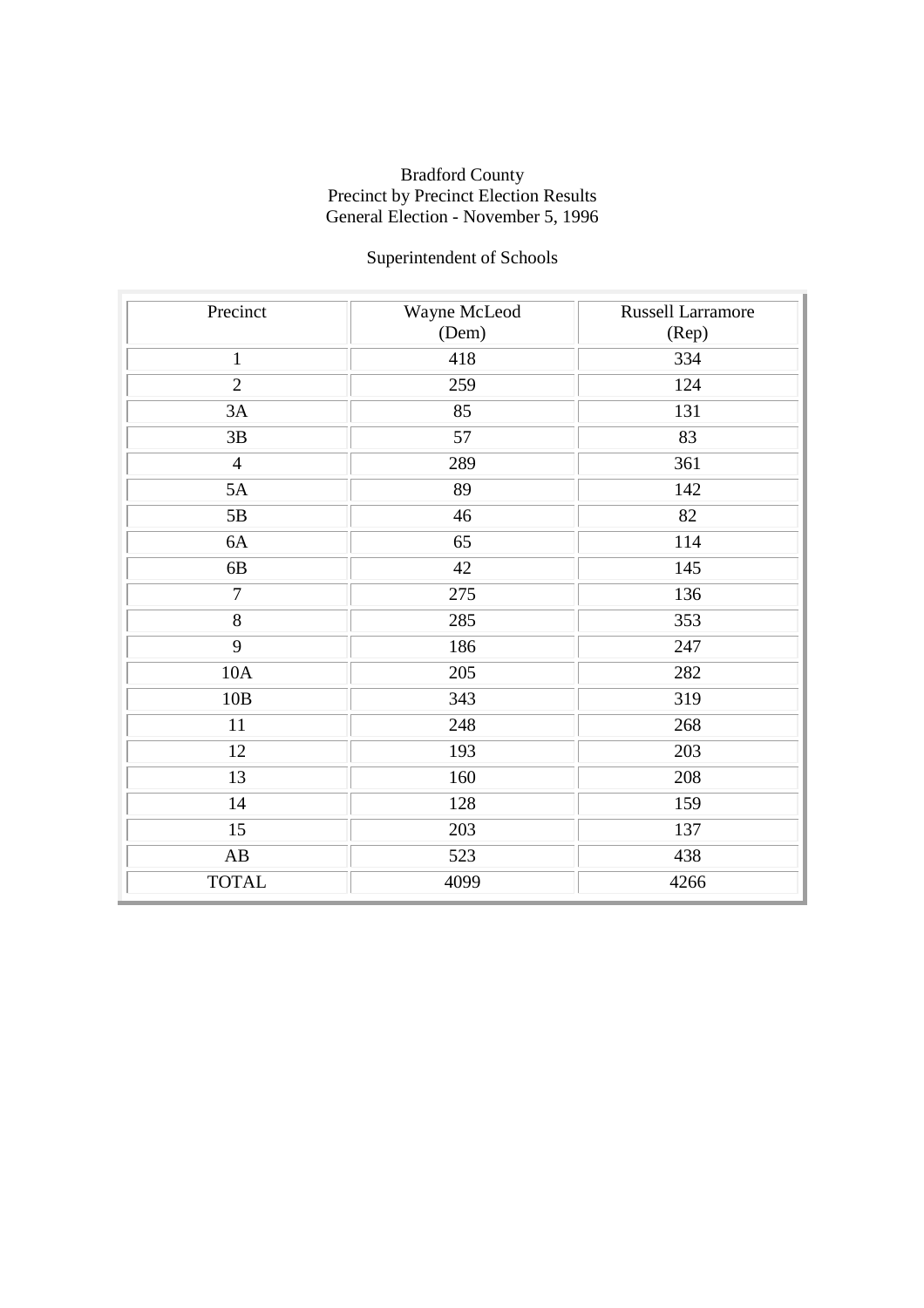### School Board Member – District 3

| Precinct     | Randy Jones<br>(Dem) | Arley McRae<br>(Rep) |
|--------------|----------------------|----------------------|
| 5A           | 156                  | 75                   |
|              | 431                  | 202                  |
|              | 301                  | 118                  |
| AB           | 137                  | 85                   |
| <b>TOTAL</b> | 1025                 | 480                  |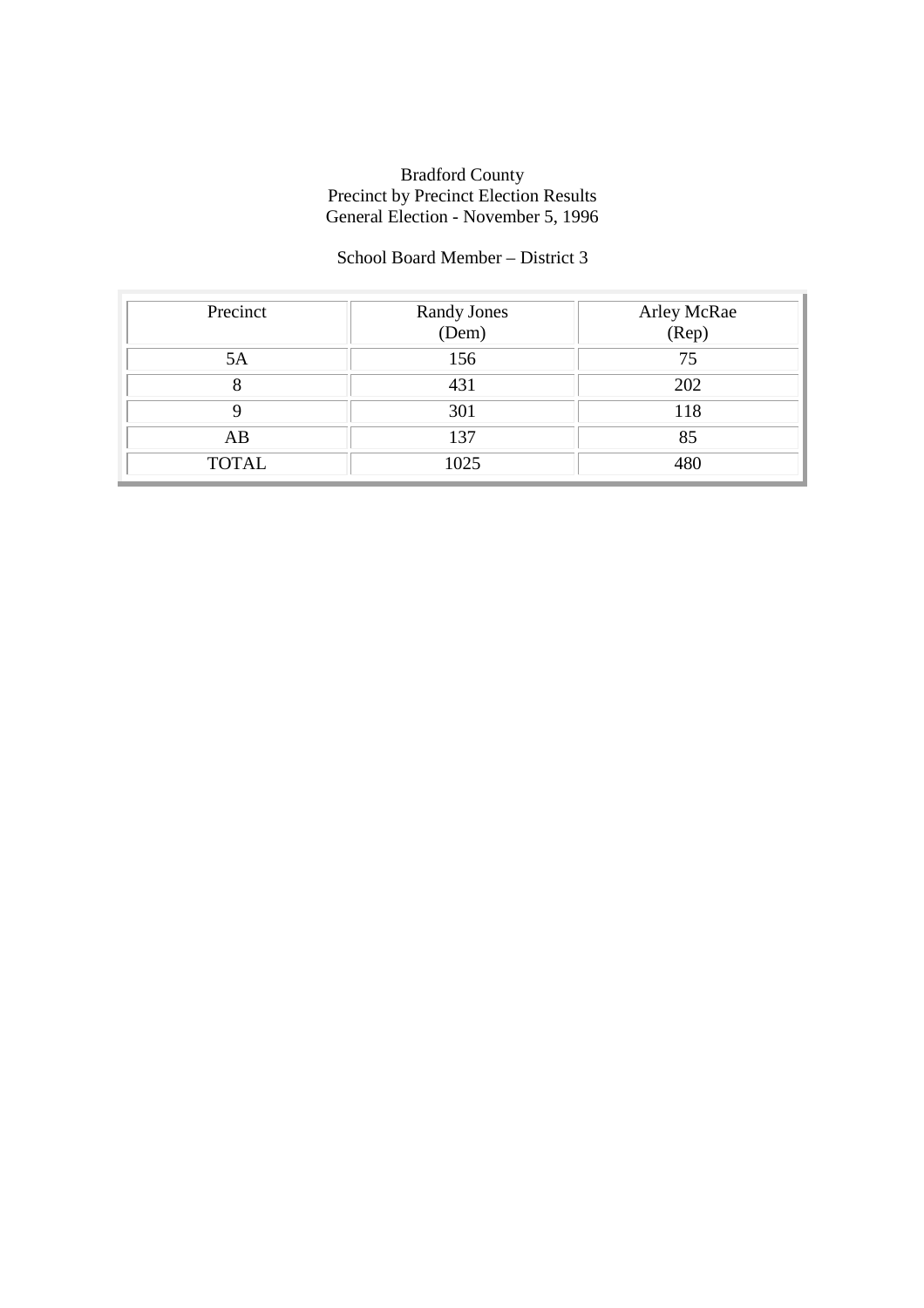### President/Vice President

| Precinct       | Clinton/ | Dole/ | Perot/   | Browne/          | Hagelin/         | Harris/          | Hollis/          | Nader/           |
|----------------|----------|-------|----------|------------------|------------------|------------------|------------------|------------------|
|                | Gore     | Kemp  | Choate   | Jorgensen        | Tompkins         | Garza            | Chester          | Souto            |
|                | (Dem)    | (Rep) | (Reform) | (Lib)            | (WRI)            | (WRI)            | (WRI)            | (WRI)            |
| $\mathbf{1}$   | 232      | 410   | 91       | $\mathbf{1}$     | $\boldsymbol{0}$ | $\boldsymbol{0}$ | $\boldsymbol{0}$ | $\boldsymbol{0}$ |
| $\overline{2}$ | 251      | 103   | 10       | $\overline{0}$   | $\overline{0}$   | $\overline{0}$   | $\overline{0}$   | $\mathbf{1}$     |
| 3A             | 45       | 145   | 22       | $\boldsymbol{0}$ | $\boldsymbol{0}$ | $\boldsymbol{0}$ | $\boldsymbol{0}$ | $\boldsymbol{0}$ |
| 3B             | 41       | 77    | 26       | $\boldsymbol{0}$ | $\boldsymbol{0}$ | $\overline{0}$   | $\boldsymbol{0}$ | $\mathbf{0}$     |
| $\overline{4}$ | 273      | 296   | 64       | $\boldsymbol{0}$ | $\boldsymbol{0}$ | $\boldsymbol{0}$ | $\boldsymbol{0}$ | $\overline{0}$   |
| 5A             | 89       | 100   | 33       | $\boldsymbol{0}$ | $\boldsymbol{0}$ | $\boldsymbol{0}$ | $\overline{0}$   | $\boldsymbol{0}$ |
| 5B             | 55       | 62    | 9        | $\overline{0}$   | $\overline{0}$   | $\overline{0}$   | $\overline{0}$   | $\overline{0}$   |
| 6A             | 41       | 107   | 30       | $\mathbf{1}$     | $\overline{0}$   | $\overline{0}$   | $\mathbf{0}$     | $\mathbf{1}$     |
| 6B             | 47       | 117   | 20       | $\overline{0}$   | $\overline{0}$   | $\boldsymbol{0}$ | $\mathbf{0}$     | $\overline{0}$   |
| 7              | 284      | 74    | 14       | 3                | $\overline{0}$   | $\overline{0}$   | $\boldsymbol{0}$ | $\overline{0}$   |
| 8              | 209      | 363   | 61       | $\overline{2}$   | $\overline{0}$   | $\boldsymbol{0}$ | $\boldsymbol{0}$ | $\mathbf{1}$     |
| 9              | 172      | 205   | 50       | $\mathbf{1}$     | $\overline{0}$   | $\overline{0}$   | $\mathbf{0}$     | $\overline{0}$   |
| 10A            | 123      | 334   | 33       | 5                | $\boldsymbol{0}$ | $\overline{0}$   | $\overline{0}$   | $\mathbf{0}$     |
| 10B            | 258      | 359   | 78       | $\mathbf{1}$     | $\overline{0}$   | $\boldsymbol{0}$ | $\overline{0}$   | $\mathbf{1}$     |
| 11             | 229      | 213   | 59       | 5                | $\overline{0}$   | $\overline{0}$   | $\mathbf{0}$     | $\overline{0}$   |
| 12             | 198      | 150   | 41       | $\overline{0}$   | $\overline{0}$   | $\overline{0}$   | $\overline{0}$   | $\overline{0}$   |
| 13             | 133      | 185   | 42       | $\overline{3}$   | $\overline{0}$   | $\overline{0}$   | $\mathbf{0}$     | $\mathbf{1}$     |
| 14             | 111      | 133   | 34       | $\boldsymbol{0}$ | $\overline{0}$   | $\boldsymbol{0}$ | $\boldsymbol{0}$ | $\overline{0}$   |
| 15             | 122      | 162   | 41       | $\overline{4}$   | $\overline{0}$   | $\boldsymbol{0}$ | $\boldsymbol{0}$ | $\overline{2}$   |
| AB             | 443      | 443   | 61       | 1                | $\boldsymbol{0}$ | $\boldsymbol{0}$ | $\mathbf{0}$     | $\boldsymbol{0}$ |
| <b>TOTAL</b>   | 3356     | 4038  | 819      | 27               | $\boldsymbol{0}$ | $\mathbf{0}$     | $\mathbf{0}$     | $\overline{7}$   |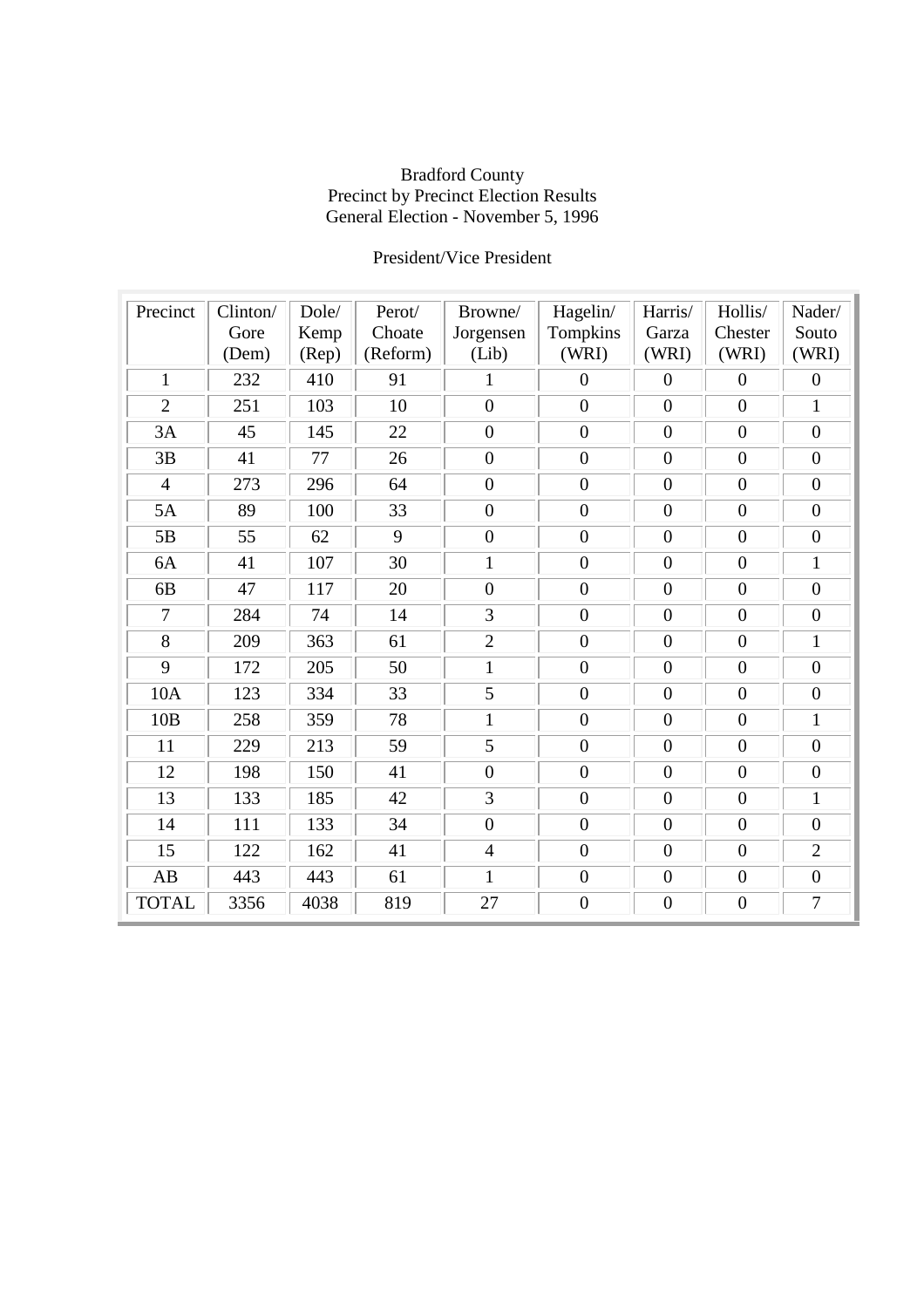# Representative in Congress – District 6

| Precinct       | Newell O'Brien<br>(Dem) | <b>Cliff Stearns</b><br>(Rep) | Muhammad<br>(WRI) |
|----------------|-------------------------|-------------------------------|-------------------|
|                |                         |                               |                   |
| $\mathbf{1}$   | 210                     | 490                           | $\overline{0}$    |
| $\overline{2}$ | 231                     | 122                           | $\boldsymbol{0}$  |
| 3A             | 45                      | 157                           | $\overline{0}$    |
| 3B             | 43                      | 94                            | $\boldsymbol{0}$  |
| $\overline{4}$ | 244                     | 368                           | $\boldsymbol{0}$  |
| 5A             | 73                      | 140                           | $\boldsymbol{0}$  |
| 5B             | 41                      | 80                            | $\boldsymbol{0}$  |
| 6A             | 43                      | 124                           | $\boldsymbol{0}$  |
| 6B             | 50                      | 122                           | $\overline{0}$    |
| $\overline{7}$ | 256                     | 111                           | $\boldsymbol{0}$  |
| 8              | 177                     | 442                           | $\overline{0}$    |
| 9              | 150                     | 249                           | $\boldsymbol{0}$  |
| 10A            | 113                     | 367                           | $\overline{0}$    |
| 10B            | 225                     | 458                           | $\overline{0}$    |
| 11             | 179                     | 315                           | $\boldsymbol{0}$  |
| 12             | 171                     | 198                           | $\overline{0}$    |
| 13             | 120                     | 234                           | $\boldsymbol{0}$  |
| 14             | 94                      | 178                           | $\overline{0}$    |
| 15             | 111                     | 203                           | $\overline{0}$    |
| AB             | 375                     | 549                           | $\boldsymbol{0}$  |
| <b>TOTAL</b>   | 2951                    | 5001                          | $\boldsymbol{0}$  |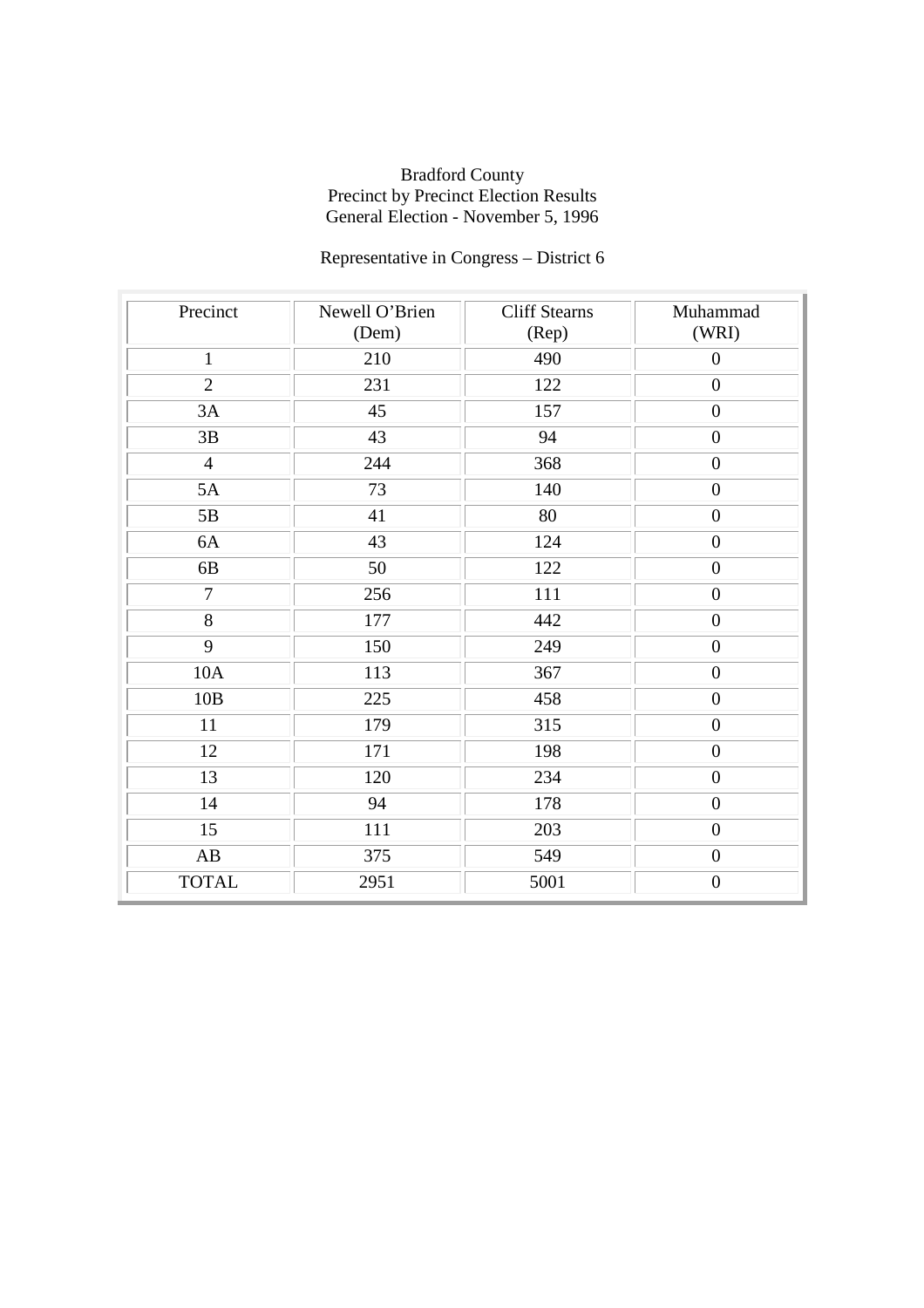# Supreme Court Justice Harry Lee Anstead

| Precinct               | Yes  | No   |
|------------------------|------|------|
| $\mathbf{1}$           | 354  | 291  |
| $\overline{2}$         | 209  | 110  |
| 3A                     | 91   | 87   |
| $3\mathrm{B}$          | 69   | 56   |
| $\overline{4}$         | 354  | 193  |
| 5A                     | 115  | 77   |
| 5B                     | 66   | 40   |
| 6A                     | 80   | 73   |
| 6B                     | 73   | 87   |
| $\overline{7}$         | 258  | 103  |
| $\overline{8}$         | 308  | 225  |
| 9                      | 212  | 164  |
| 10A                    | 233  | 184  |
| 10B                    | 356  | 210  |
| $11\,$                 | 272  | 149  |
| 12                     | 223  | 111  |
| 13                     | 193  | 123  |
| 14                     | 148  | 98   |
| $\overline{15}$        | 159  | 122  |
| $\mathbf{A}\mathbf{B}$ | 496  | 289  |
| <b>TOTAL</b>           | 4269 | 2792 |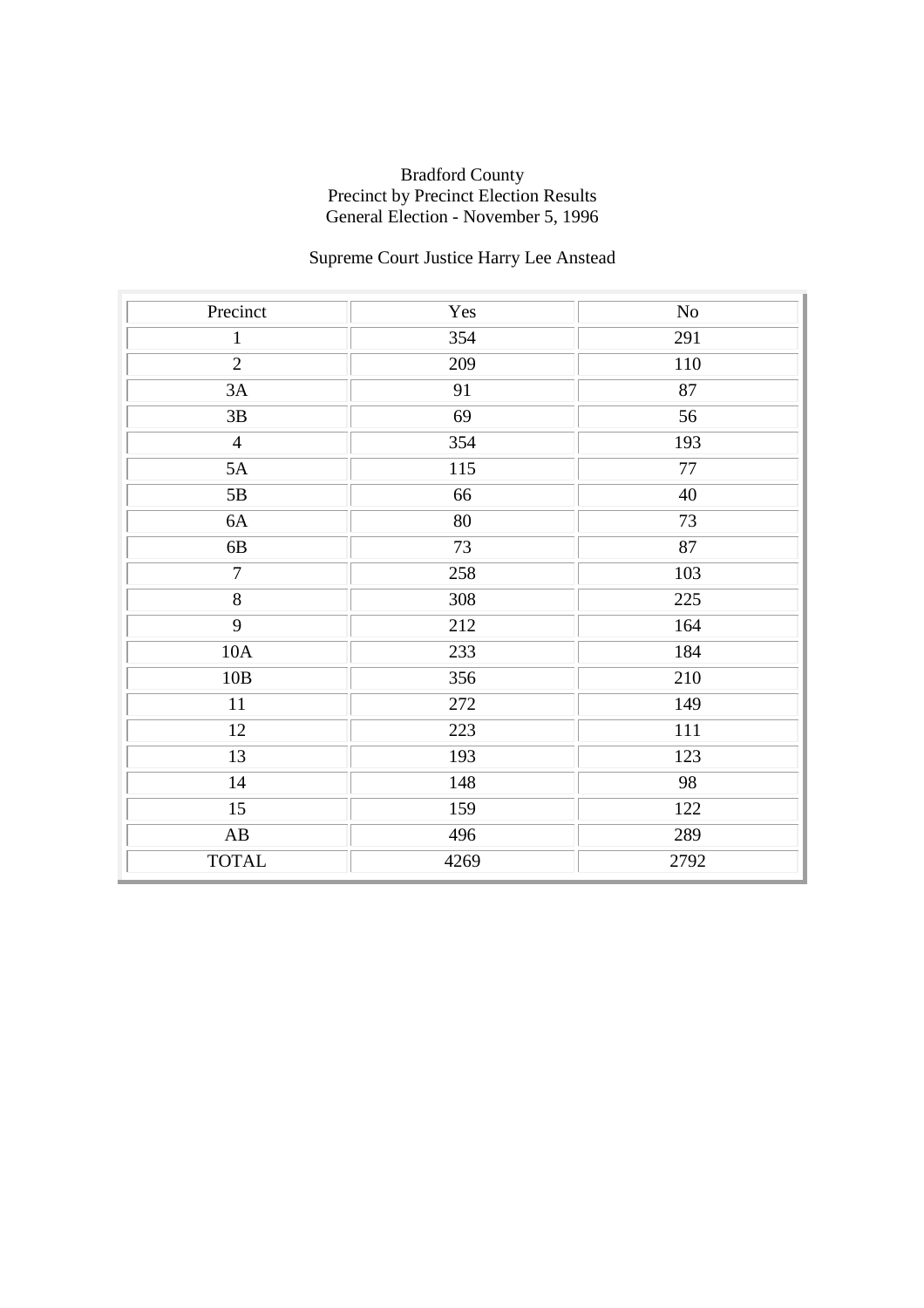## Supreme Court Justice Leander J. Shaw, Jr.

| Precinct               | Yes  | N <sub>o</sub>  |
|------------------------|------|-----------------|
| $\mathbf{1}$           | 346  | 299             |
| $\overline{2}$         | 206  | 106             |
| 3A                     | 83   | 94              |
| $3\mathrm{B}$          | 72   | 54              |
| $\overline{4}$         | 333  | 206             |
| 5A                     | 116  | 79              |
| 5B                     | 69   | 39              |
| 6A                     | 75   | 74              |
| 6B                     | 82   | 80              |
| $\overline{7}$         | 248  | $\overline{91}$ |
| $\overline{8}$         | 298  | 231             |
| 9                      | 210  | 171             |
| 10A                    | 218  | 197             |
| 10B                    | 339  | 219             |
| $11\,$                 | 255  | 166             |
| 12                     | 220  | 115             |
| 13                     | 196  | 125             |
| 14                     | 153  | 95              |
| $\overline{15}$        | 155  | 123             |
| $\mathbf{A}\mathbf{B}$ | 485  | 307             |
| <b>TOTAL</b>           | 4159 | 2871            |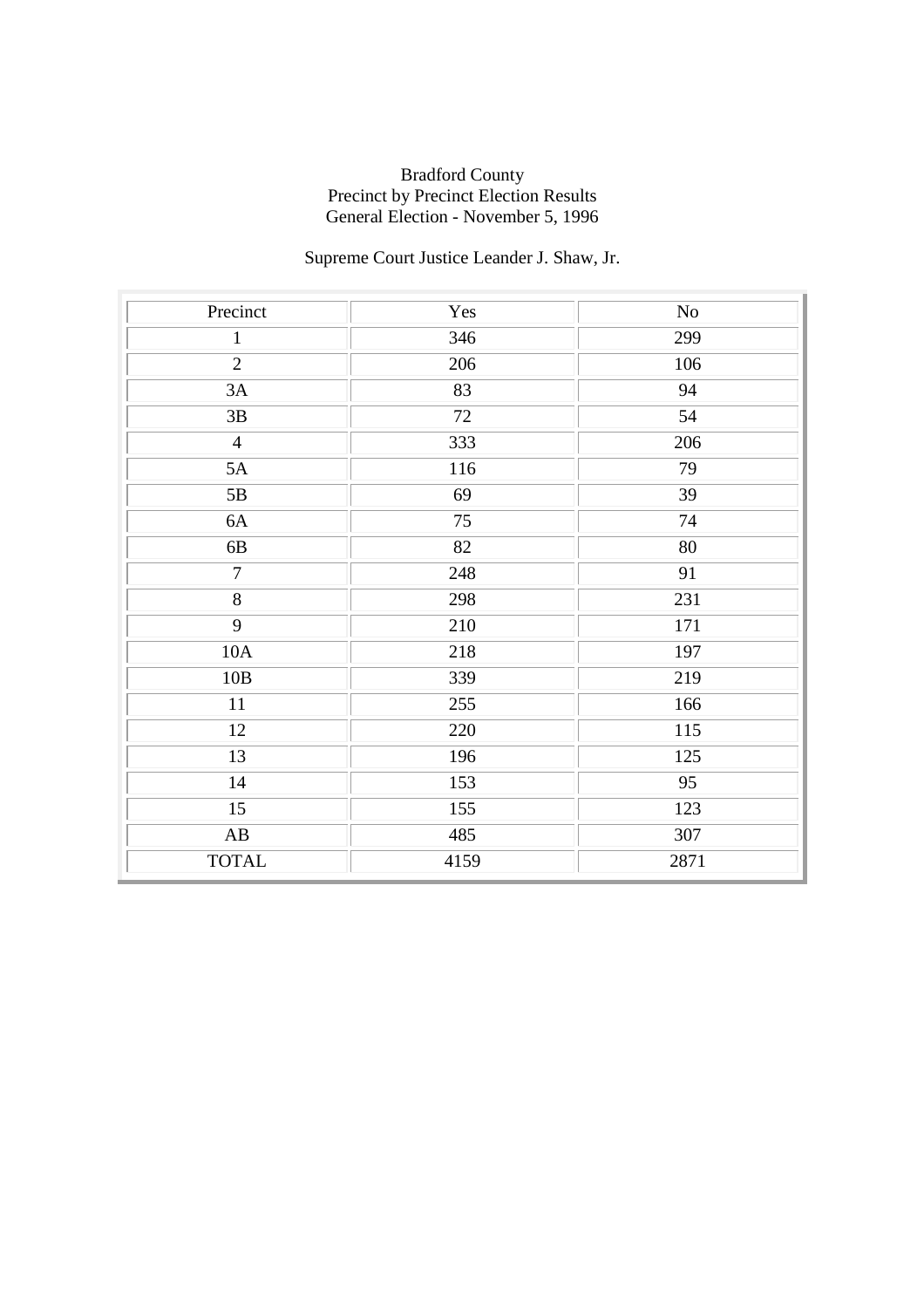# Supreme Court Justice Charles T. Wells

| Precinct               | Yes  | $\rm No$ |
|------------------------|------|----------|
| $\mathbf{1}$           | 359  | 282      |
| $\overline{2}$         | 200  | 111      |
| 3A                     | 82   | 92       |
| $3\mathrm{B}$          | 65   | 55       |
| $\overline{4}$         | 350  | 187      |
| 5A                     | 119  | 74       |
| $5\mathrm{B}$          | 63   | 40       |
| 6A                     | 73   | 76       |
| 6B                     | 71   | 83       |
| $\overline{7}$         | 268  | 91       |
| $\overline{8}$         | 295  | 219      |
| $\overline{9}$         | 212  | 159      |
| 10A                    | 216  | 192      |
| 10B                    | 355  | 210      |
| 11                     | 254  | 160      |
| 12                     | 223  | 112      |
| 13                     | 177  | 120      |
| 14                     | 151  | 94       |
| $\overline{15}$        | 148  | 116      |
| $\mathbf{A}\mathbf{B}$ | 486  | 296      |
| <b>TOTAL</b>           | 4167 | 2769     |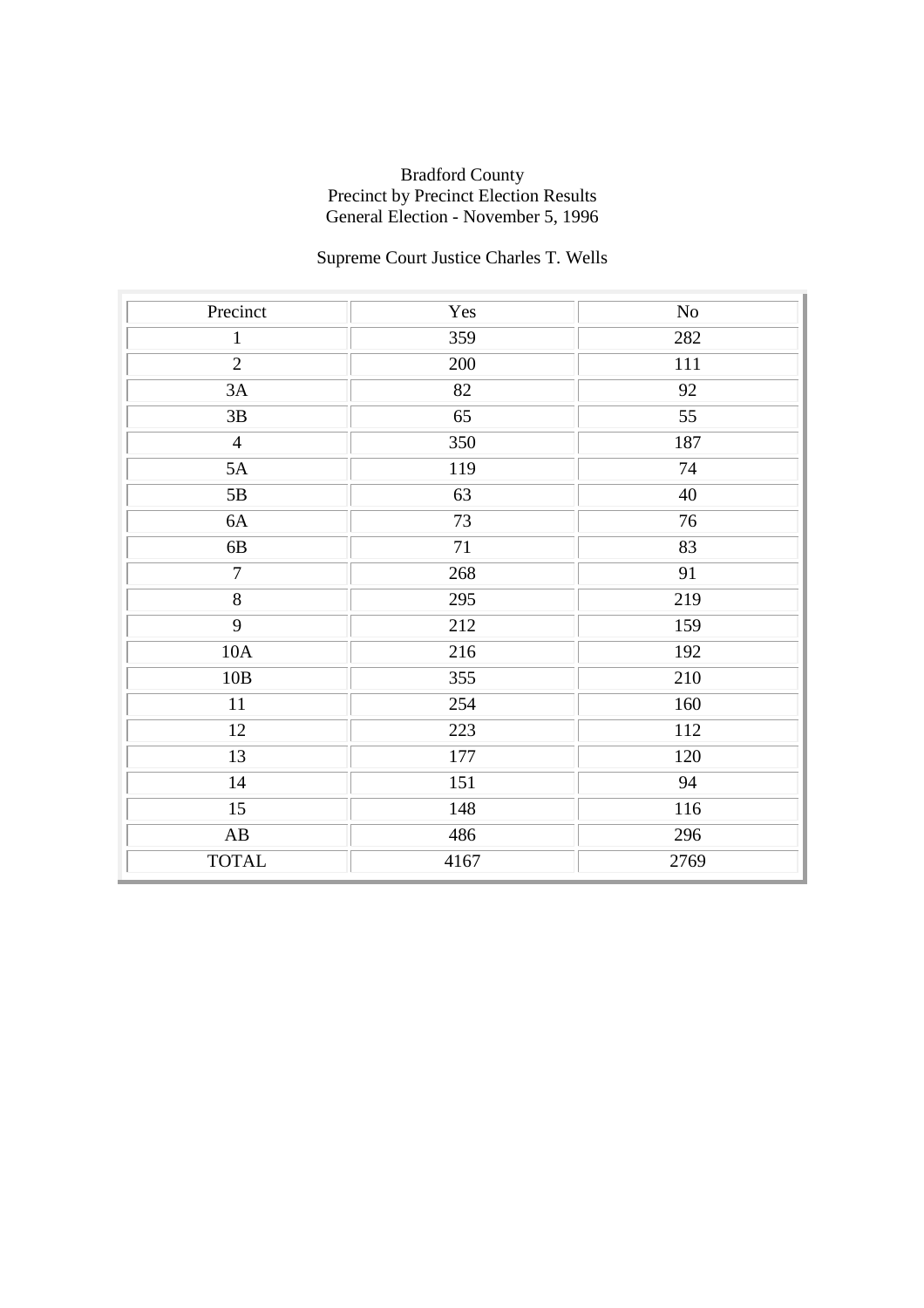# First District Court of Appeal Judge Robert T. Benton

| Precinct               | Yes  | No              |
|------------------------|------|-----------------|
| $\mathbf{1}$           | 354  | 286             |
| $\overline{2}$         | 211  | 107             |
| 3A                     | 94   | 85              |
| $3\mathrm{B}$          | 72   | 50              |
| $\overline{4}$         | 358  | 186             |
| 5A                     | 120  | 70              |
| 5B                     | 67   | 40              |
| 6A                     | 74   | 76              |
| 6B                     | 74   | 86              |
| $\overline{7}$         | 276  | $\overline{87}$ |
| $\overline{8}$         | 303  | 215             |
| 9                      | 207  | 169             |
| 10A                    | 226  | 179             |
| 10B                    | 346  | 212             |
| $11\,$                 | 275  | 142             |
| 12                     | 228  | 113             |
| 13                     | 192  | 128             |
| 14                     | 158  | 94              |
| $\overline{15}$        | 157  | 120             |
| $\mathbf{A}\mathbf{B}$ | 486  | 298             |
| <b>TOTAL</b>           | 4278 | 2743            |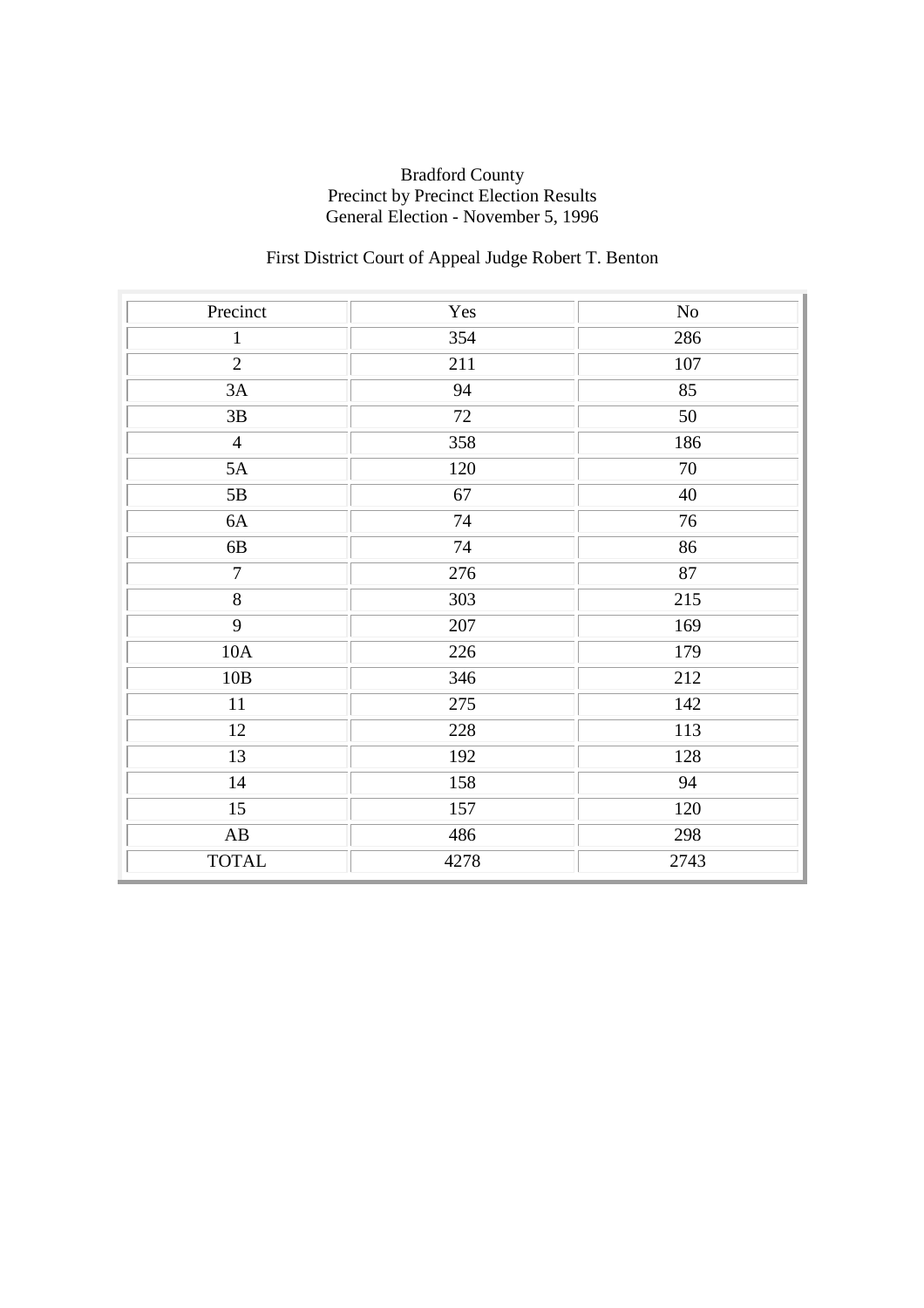# First District Court of Appeal Judge Marguerite H. Davis

| Precinct               | Yes     | $\rm No$ |
|------------------------|---------|----------|
| $\mathbf{1}$           | 342     | 299      |
| $\overline{2}$         | 207     | 108      |
| 3A                     | 87      | 94       |
| $3\mathrm{B}$          | 72      | 54       |
| $\overline{4}$         | 345     | 193      |
| 5A                     | 116     | $77\,$   |
| 5B                     | 66      | 39       |
| 6A                     | 76      | 73       |
| 6B                     | 73      | 88       |
| $\overline{7}$         | 269     | 84       |
| $\overline{8}$         | 292     | 222      |
| 9                      | 216     | 159      |
| 10A                    | 206     | 197      |
| 10B                    | 354     | 206      |
| $11\,$                 | 250     | 162      |
| 12                     | 224     | 114      |
| 13                     | $207\,$ | 114      |
| 14                     | 148     | 98       |
| $\overline{15}$        | 151     | 122      |
| $\mathbf{A}\mathbf{B}$ | 488     | 292      |
| <b>TOTAL</b>           | 4189    | 2795     |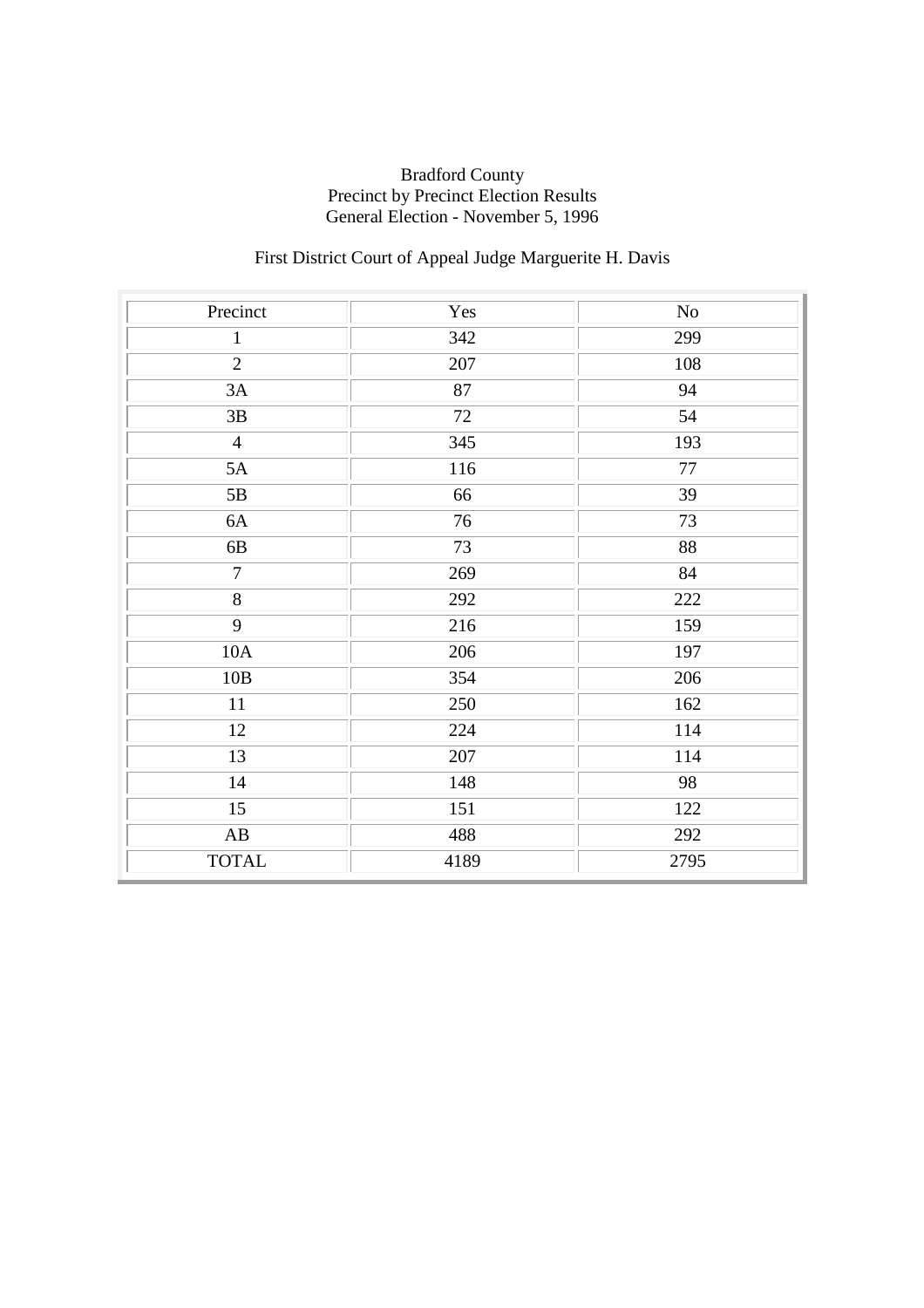# First District Court of Appeal Judge Charles E. Miner, Jr.

| Precinct               | Yes  | $\rm No$         |
|------------------------|------|------------------|
| $\mathbf{1}$           | 339  | 299              |
| $\overline{2}$         | 210  | 106              |
| 3A                     | 90   | 88               |
| $3\mathrm{B}$          | 70   | 53               |
| $\overline{4}$         | 352  | 188              |
| 5A                     | 117  | 73               |
| $5B$                   | 65   | 39               |
| 6A                     | 77   | 71               |
| 6B                     | 75   | 86               |
| $\overline{7}$         | 265  | 85               |
| $\overline{8}$         | 306  | 211              |
| $\overline{9}$         | 208  | 165              |
| 10A                    | 233  | 173              |
| 10B                    | 356  | 197              |
| $11\,$                 | 268  | 146              |
| 12                     | 219  | 113              |
| 13                     | 193  | 129              |
| 14                     | 152  | 92               |
| $\overline{15}$        | 150  | $\overline{121}$ |
| $\mathbf{A}\mathbf{B}$ | 486  | 291              |
| <b>TOTAL</b>           | 4231 | 2726             |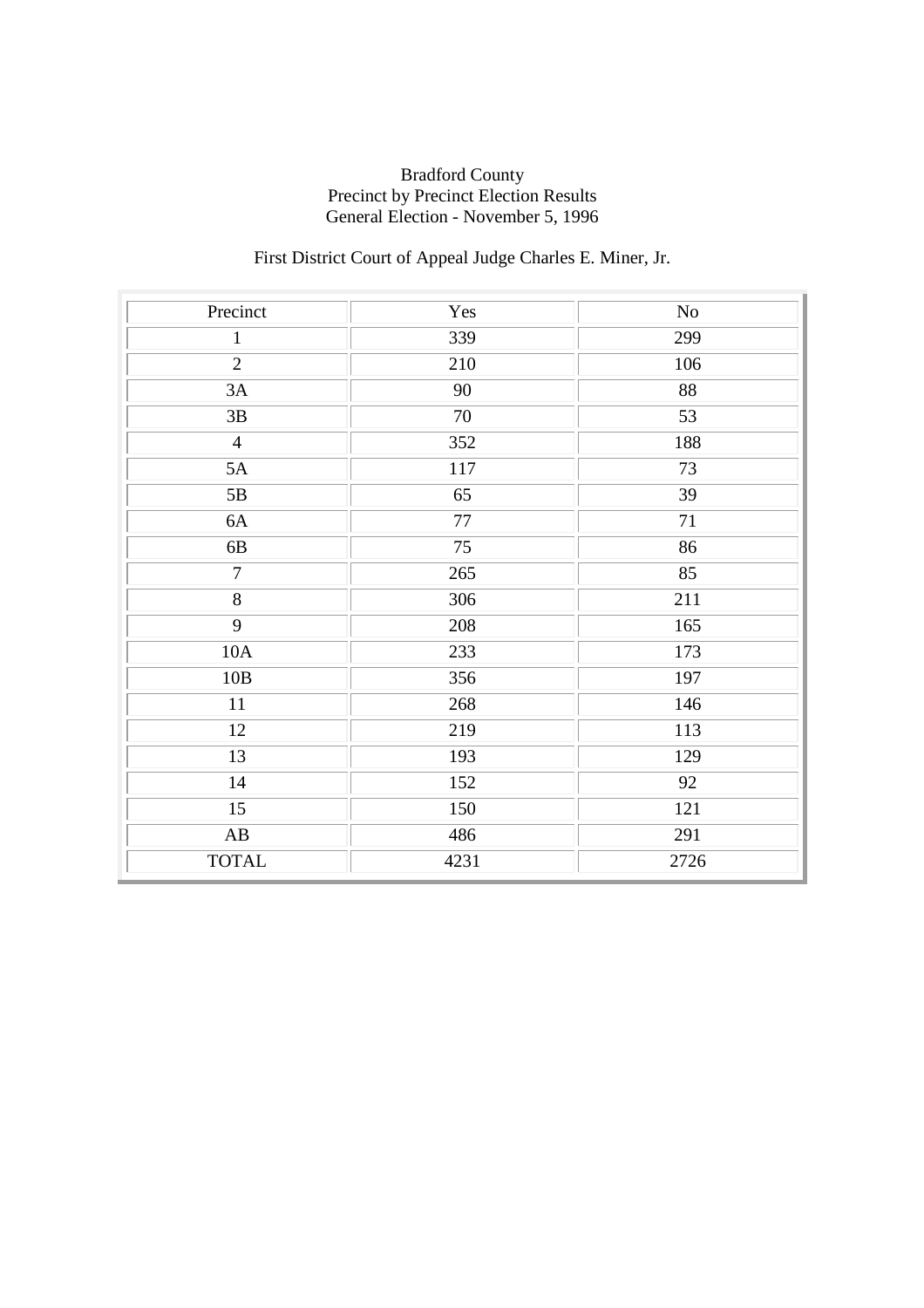# First District Court of Appeal Judge William A. Van Nortwick, Jr.

| Precinct               | Yes  | $\rm No$ |
|------------------------|------|----------|
| $\mathbf{1}$           | 332  | 298      |
| $\overline{2}$         | 196  | 115      |
| 3A                     | 88   | 89       |
| $3\mathrm{B}$          | 62   | 61       |
| $\overline{4}$         | 336  | 197      |
| 5A                     | 109  | 82       |
| $5B$                   | 62   | 45       |
| 6A                     | 72   | 72       |
| 6B                     | 75   | 85       |
| $\overline{7}$         | 242  | 102      |
| $\overline{8}$         | 286  | 228      |
| $\overline{9}$         | 196  | 176      |
| 10A                    | 222  | 180      |
| 10B                    | 328  | 219      |
| $11\,$                 | 250  | 157      |
| 12                     | 196  | 134      |
| 13                     | 187  | 128      |
| 14                     | 140  | 104      |
| $\overline{15}$        | 149  | 120      |
| $\mathbf{A}\mathbf{B}$ | 460  | 309      |
| <b>TOTAL</b>           | 3988 | 2901     |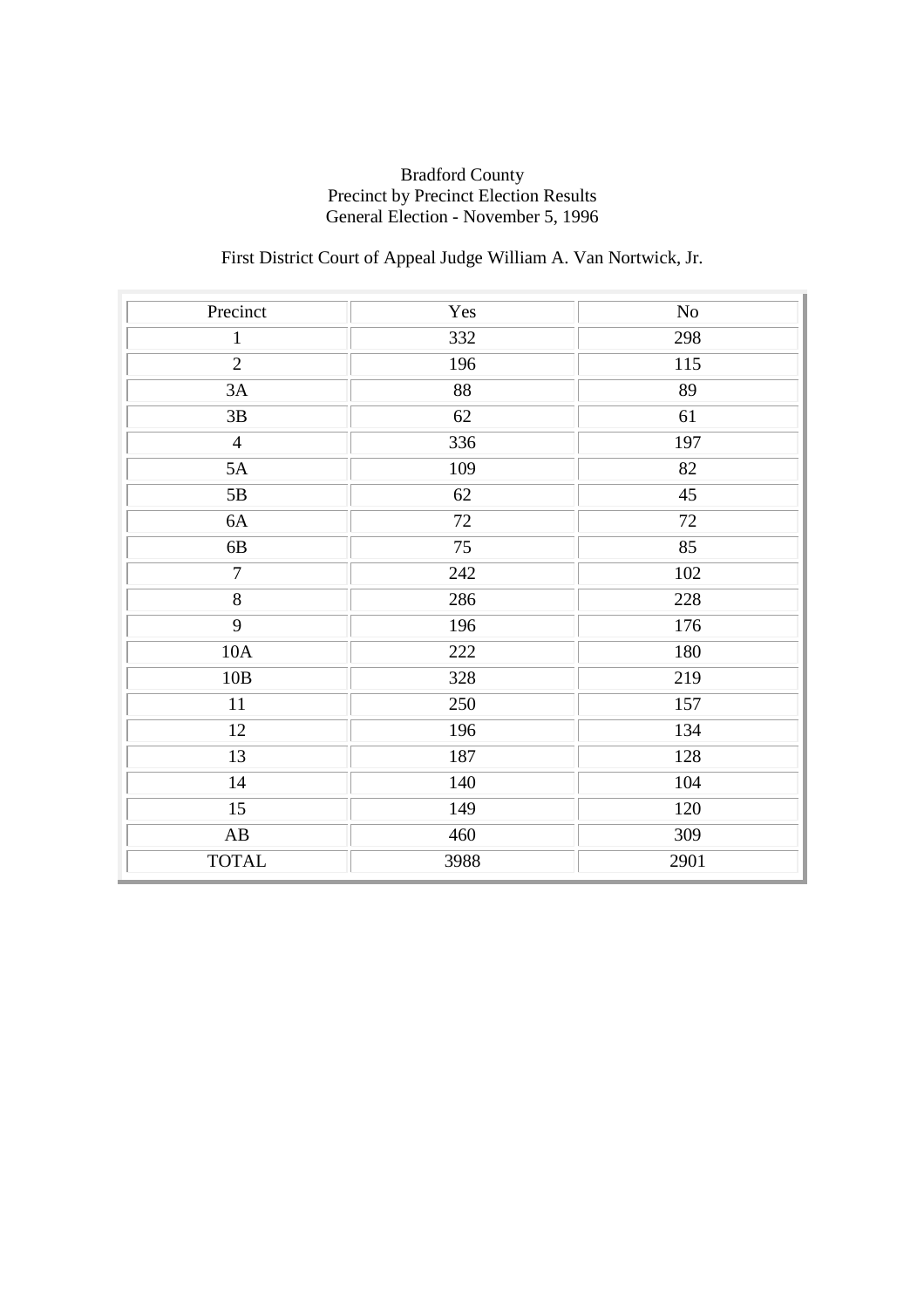| Precinct               | Yes  | $\rm No$ |
|------------------------|------|----------|
| $\mathbf{1}$           | 501  | 190      |
| $\overline{2}$         | 218  | 128      |
| 3A                     | 158  | 40       |
| 3B                     | 108  | 23       |
| $\overline{4}$         | 445  | 161      |
| 5A                     | 172  | 51       |
| 5B                     | 95   | 28       |
| 6A                     | 140  | 30       |
| 6B                     | 117  | 62       |
| $\overline{7}$         | 224  | 140      |
| $\overline{8}$         | 451  | 144      |
| 9                      | 313  | 92       |
| 10A                    | 377  | 94       |
| 10B                    | 492  | 165      |
| 11                     | 348  | 132      |
| 12                     | 253  | 105      |
| 13                     | 280  | 81       |
| 14                     | 194  | 79       |
| $\overline{15}$        | 235  | 83       |
| $\mathbf{A}\mathbf{B}$ | 704  | 175      |
| <b>TOTAL</b>           | 5825 | 2003     |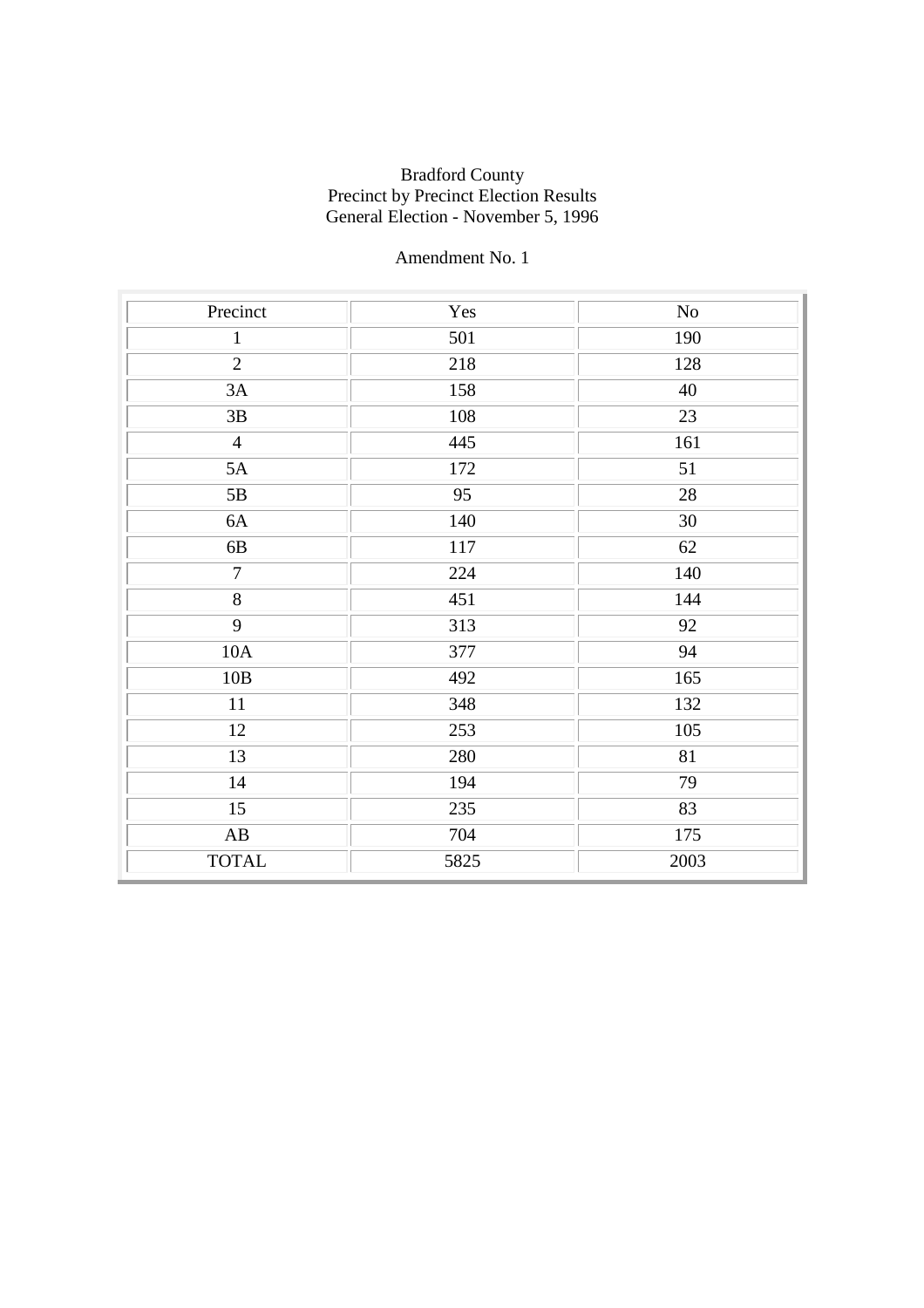| Precinct               | Yes  | No   |
|------------------------|------|------|
| $\mathbf{1}$           | 340  | 323  |
| $\overline{2}$         | 188  | 140  |
| 3A                     | 75   | 107  |
| 3B                     | 65   | 60   |
| $\overline{4}$         | 308  | 270  |
| 5A                     | 125  | 89   |
| 5B                     | 61   | 52   |
| 6A                     | 81   | 80   |
| 6B                     | 79   | 92   |
| $\overline{7}$         | 199  | 153  |
| $\overline{8}$         | 316  | 248  |
| 9                      | 208  | 176  |
| 10A                    | 232  | 201  |
| 10B                    | 359  | 255  |
| 11                     | 239  | 205  |
| 12                     | 186  | 158  |
| 13                     | 211  | 140  |
| 14                     | 134  | 124  |
| 15                     | 135  | 155  |
| $\mathbf{A}\mathbf{B}$ | 487  | 326  |
| <b>TOTAL</b>           | 4028 | 3354 |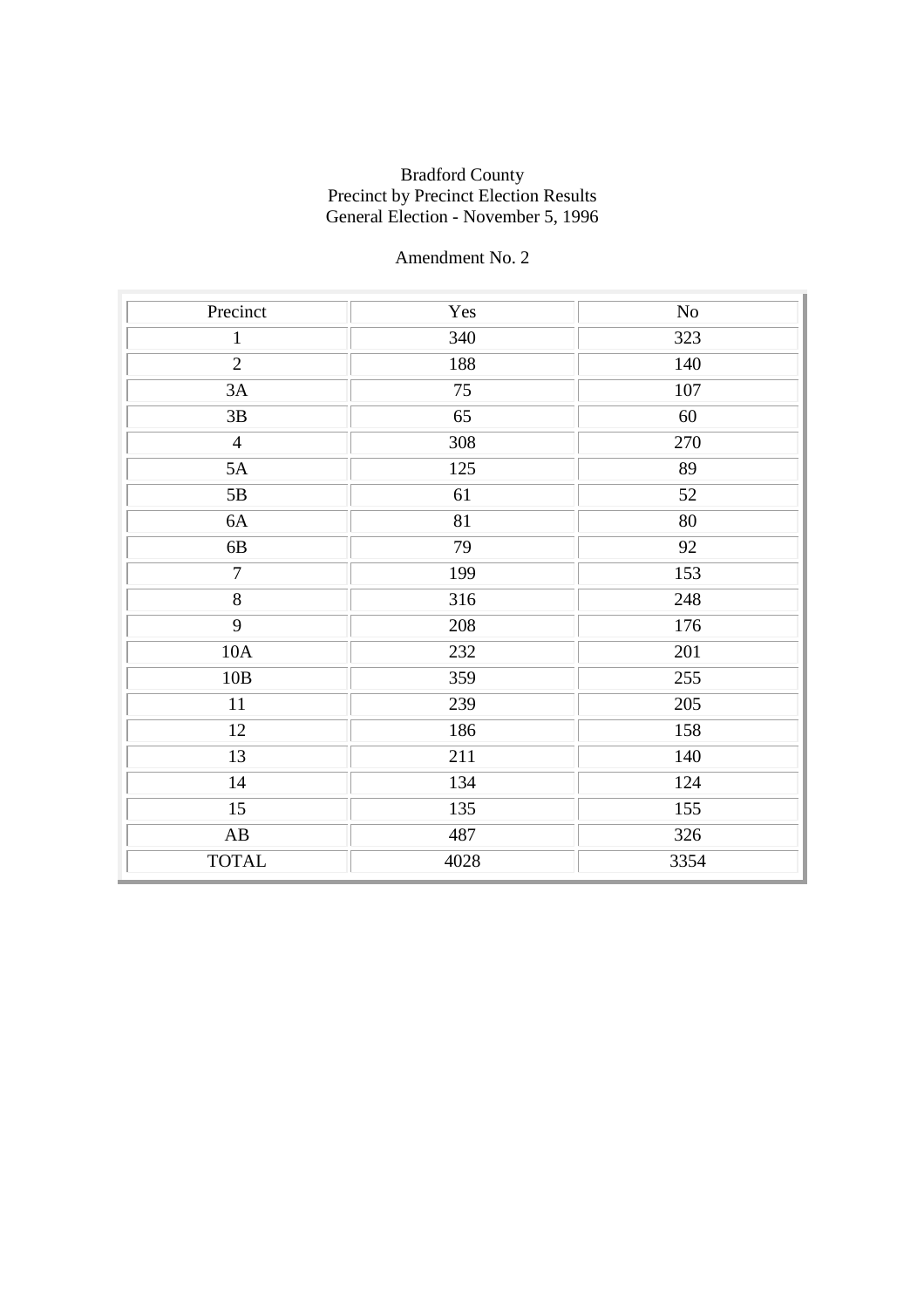| Precinct               | Yes  | No   |
|------------------------|------|------|
| $\mathbf{1}$           | 408  | 254  |
| $\overline{2}$         | 205  | 116  |
| 3A                     | 122  | 68   |
| 3B                     | 75   | 47   |
| $\overline{4}$         | 382  | 196  |
| 5A                     | 155  | 57   |
| 5B                     | 72   | 39   |
| 6A                     | 102  | 57   |
| 6B                     | 119  | 50   |
| $\overline{7}$         | 224  | 128  |
| $\overline{8}$         | 401  | 164  |
| 9                      | 242  | 139  |
| 10A                    | 299  | 143  |
| 10B                    | 446  | 176  |
| 11                     | 314  | 135  |
| 12                     | 245  | 101  |
| 13                     | 240  | 106  |
| 14                     | 153  | 108  |
| $\overline{15}$        | 183  | 117  |
| $\mathbf{A}\mathbf{B}$ | 597  | 228  |
| <b>TOTAL</b>           | 4984 | 2429 |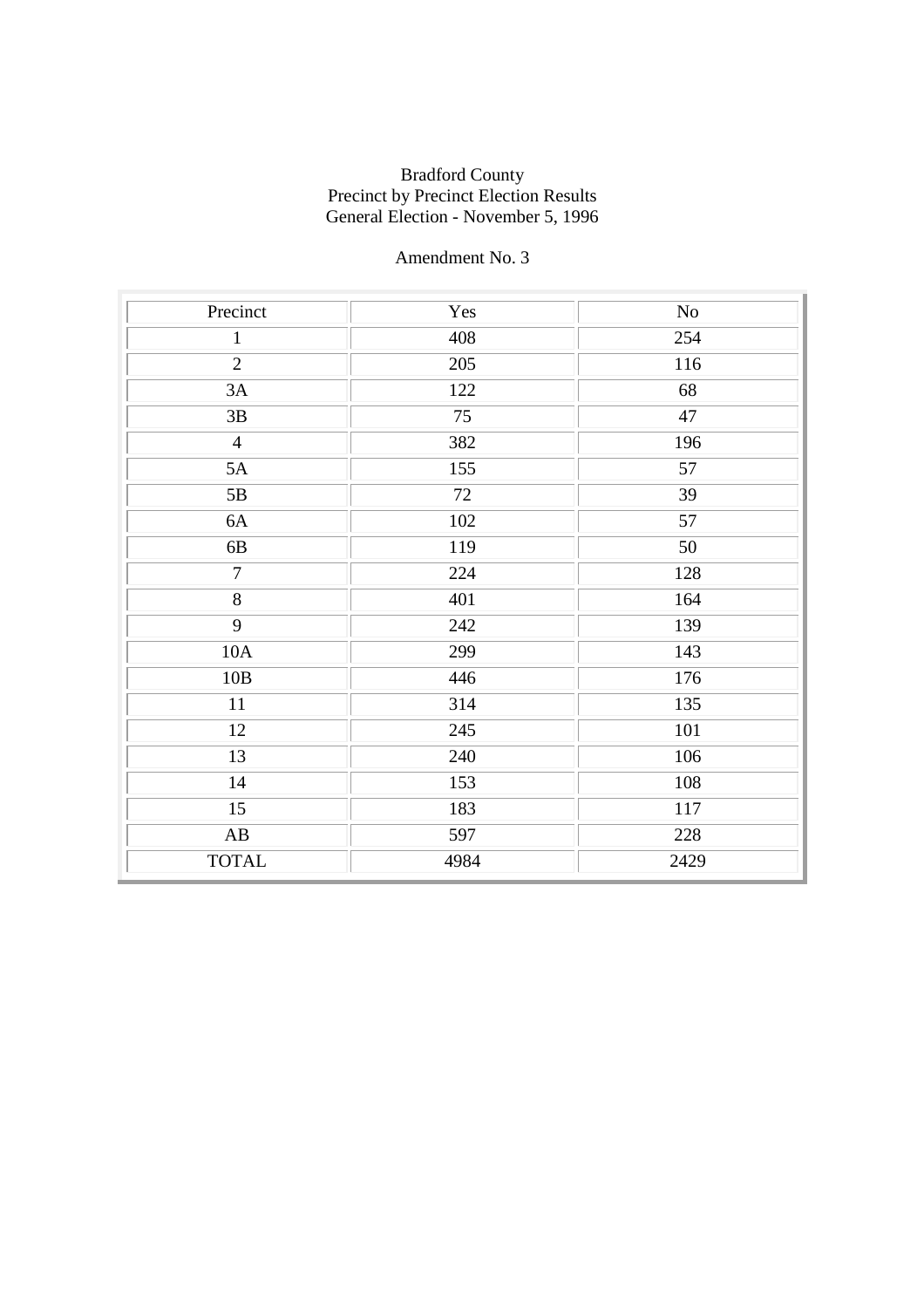| Precinct               | Yes  | No   |
|------------------------|------|------|
| $\mathbf{1}$           | 167  | 558  |
| $\overline{2}$         | 99   | 267  |
| 3A                     | 45   | 159  |
| 3B                     | 30   | 109  |
| $\overline{4}$         | 166  | 467  |
| 5A                     | 68   | 163  |
| 5B                     | 45   | 79   |
| 6A                     | 36   | 140  |
| 6B                     | 37   | 145  |
| $\overline{7}$         | 102  | 275  |
| $\overline{8}$         | 180  | 436  |
| 9                      | 128  | 295  |
| 10A                    | 133  | 357  |
| 10B                    | 253  | 444  |
| 11                     | 154  | 350  |
| 12                     | 93   | 282  |
| 13                     | 107  | 263  |
| 14                     | 57   | 222  |
| 15                     | 66   | 267  |
| $\mathbf{A}\mathbf{B}$ | 288  | 634  |
| <b>TOTAL</b>           | 2254 | 5912 |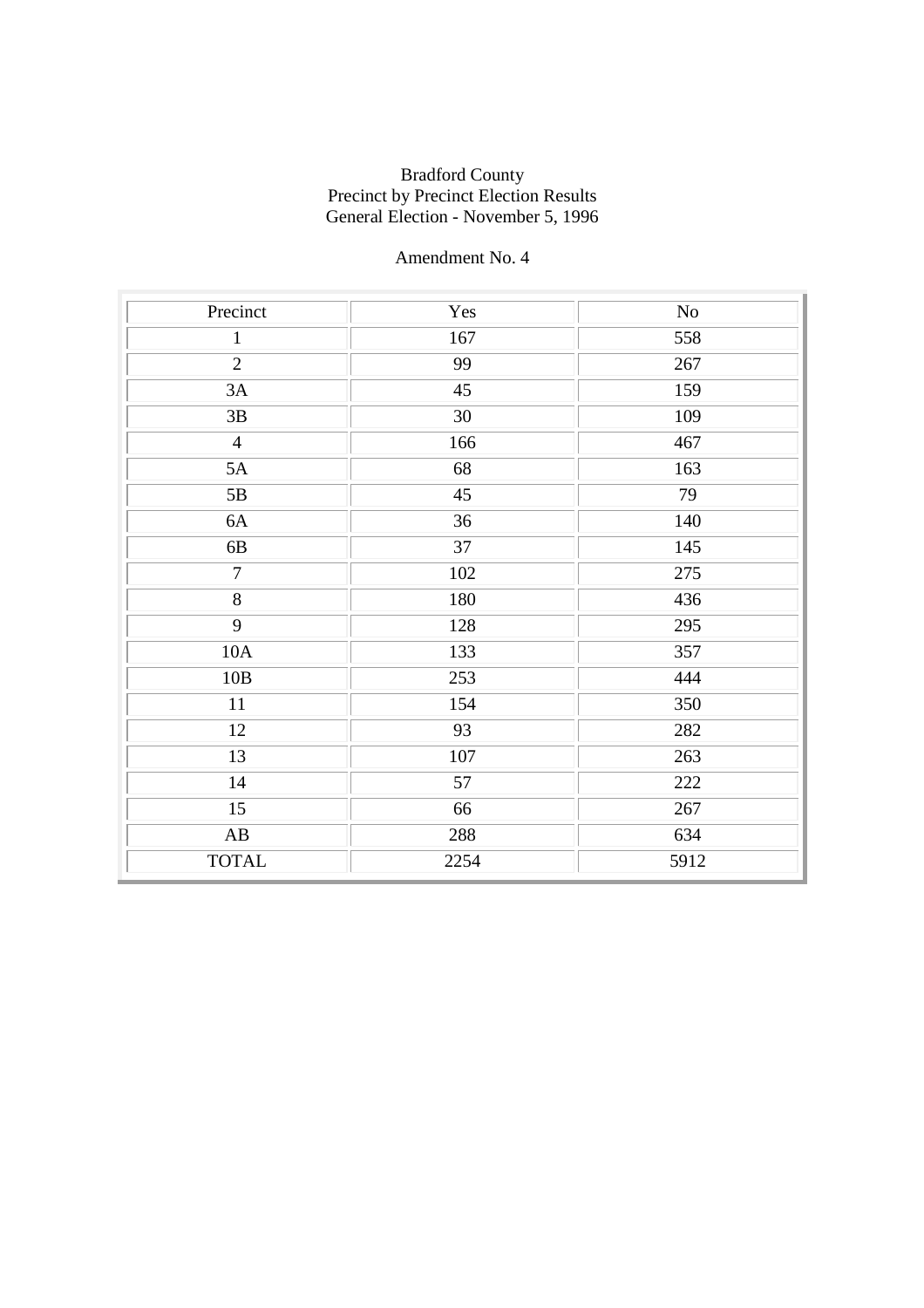| Precinct               | Yes  | No   |
|------------------------|------|------|
| $\mathbf{1}$           | 353  | 355  |
| $\overline{2}$         | 196  | 158  |
| 3A                     | 105  | 98   |
| 3B                     | 69   | 69   |
| $\overline{4}$         | 320  | 297  |
| 5A                     | 141  | 89   |
| 5B                     | 77   | 43   |
| 6A                     | 85   | 87   |
| 6B                     | 62   | 117  |
| $\overline{7}$         | 180  | 189  |
| $\overline{8}$         | 360  | 246  |
| 9                      | 234  | 177  |
| 10A                    | 270  | 209  |
| 10B                    | 415  | 265  |
| 11                     | 274  | 220  |
| 12                     | 203  | 163  |
| 13                     | 200  | 167  |
| 14                     | 136  | 137  |
| $\overline{15}$        | 138  | 189  |
| $\mathbf{A}\mathbf{B}$ | 540  | 355  |
| <b>TOTAL</b>           | 4358 | 3630 |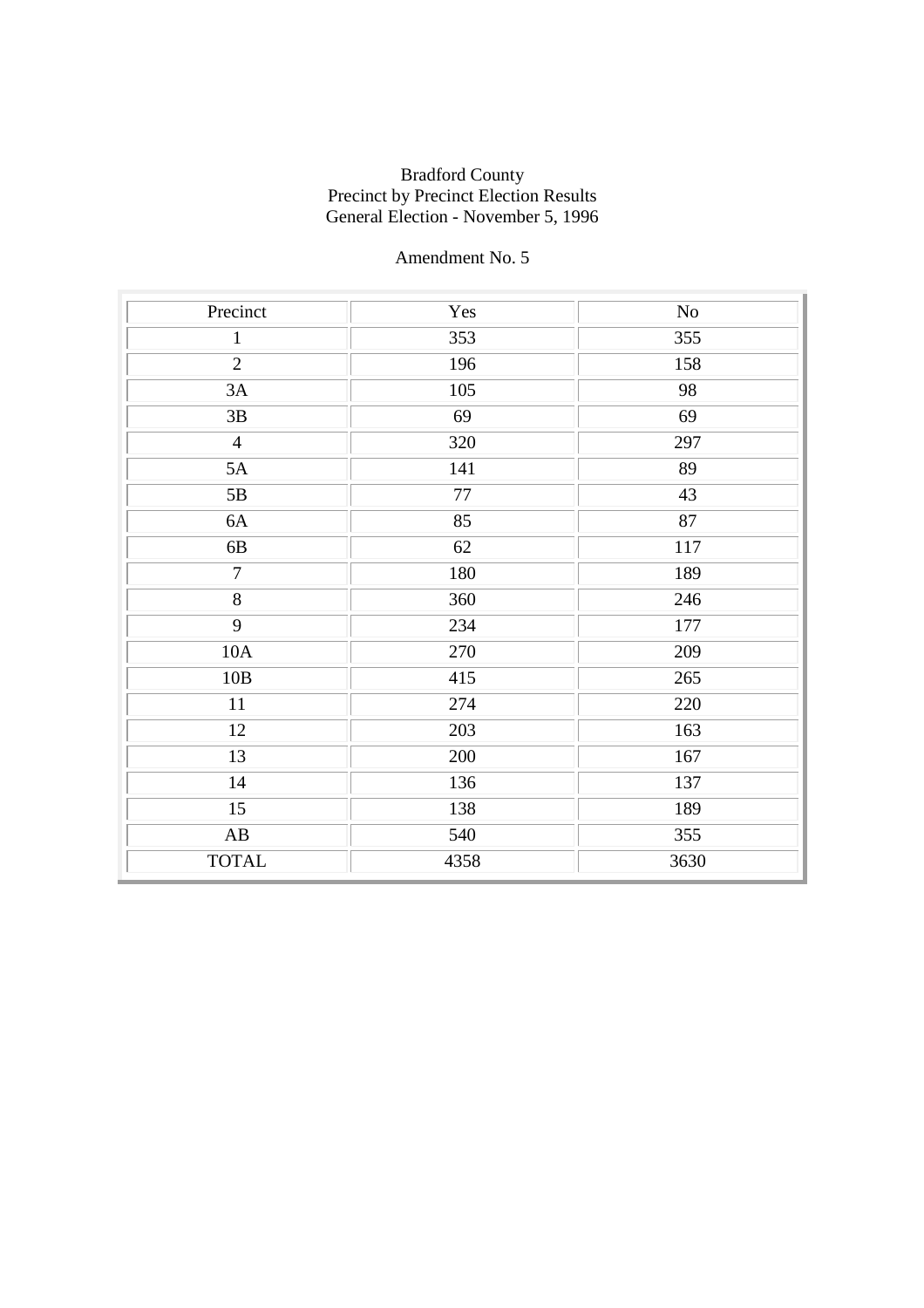| Precinct               | Yes  | $\rm No$ |
|------------------------|------|----------|
| $\mathbf{1}$           | 265  | 440      |
| $\overline{2}$         | 169  | 189      |
| 3A                     | 72   | 128      |
| 3B                     | 47   | 86       |
| $\overline{4}$         | 251  | 370      |
| 5A                     | 103  | 123      |
| 5B                     | 50   | 72       |
| 6A                     | 64   | 108      |
| 6B                     | 46   | 132      |
| $\overline{7}$         | 157  | 218      |
| $\overline{8}$         | 268  | 327      |
| 9                      | 188  | 219      |
| 10A                    | 186  | 287      |
| 10B                    | 310  | 364      |
| 11                     | 208  | 283      |
| 12                     | 149  | 210      |
| 13                     | 160  | 202      |
| 14                     | 88   | 182      |
| $\overline{15}$        | 101  | 223      |
| $\mathbf{A}\mathbf{B}$ | 392  | 498      |
| <b>TOTAL</b>           | 3274 | 4661     |